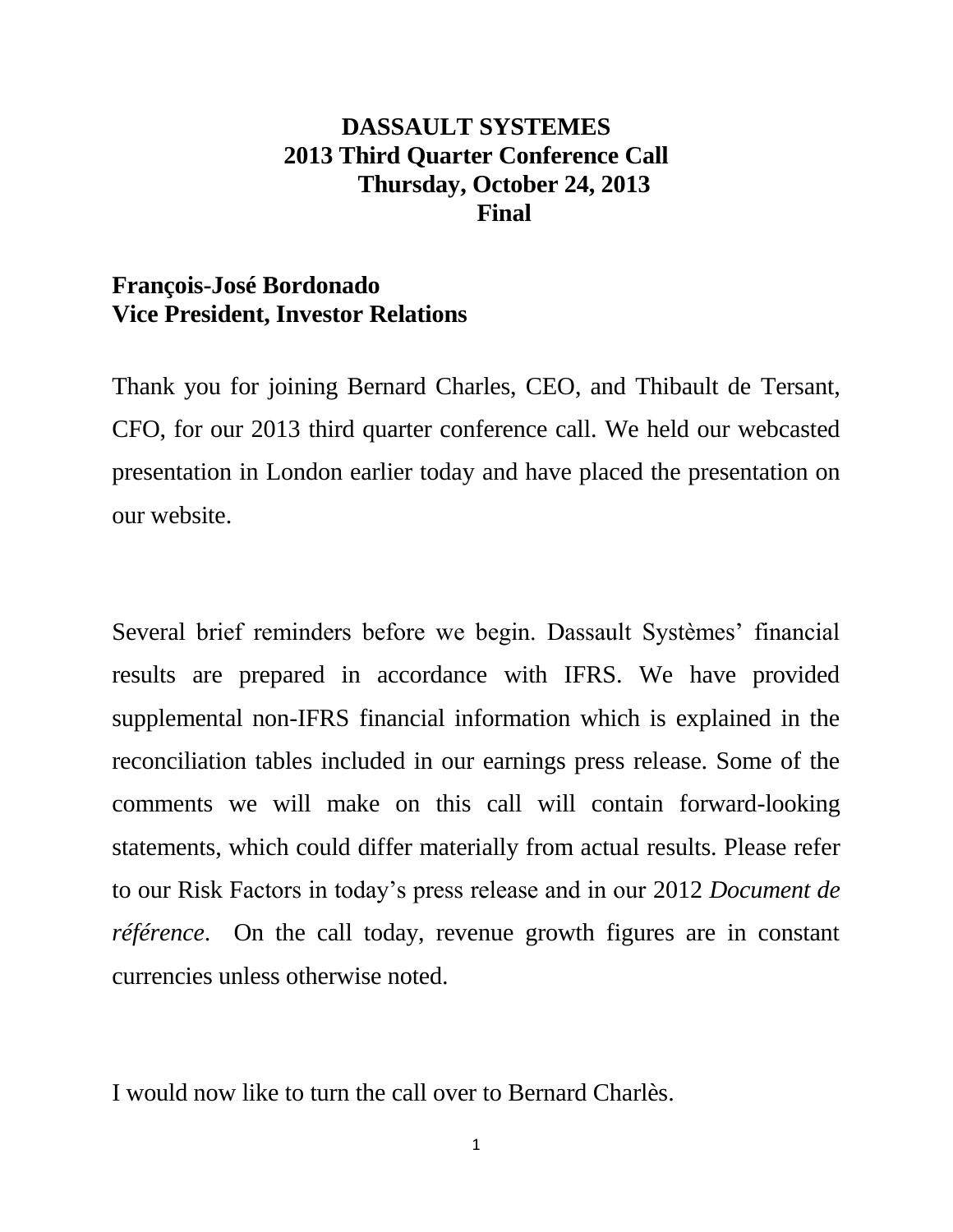# **Bernard Charlès President and Chief Executive Officer**

Thank you for joining today's call.

### **Summary**

This morning we issued our earnings press release, confirming the information we shared with you last week at the time of our preliminary release and call.

- Third quarter revenue and earnings came in below objectives on a sudden shift in timing of deal closures in the last days of the quarter. Our revenue increased 4% reflecting deal slippage, higher shift to rental and lower services.
- The common thread of all three of these components is macro uncertainty, leading to an environment where companies are taking more time to make new investments, extending the time to close transactions.
- Within this environment we delivered solid recurring revenue results, up 8%, and representing 77% of total software revenue.
- And we delivered a strong operating margin performance, well in line with our objective.
- Turning to our business, we are firmly convinced that our strategy will drive a doubling of our addressable market. And the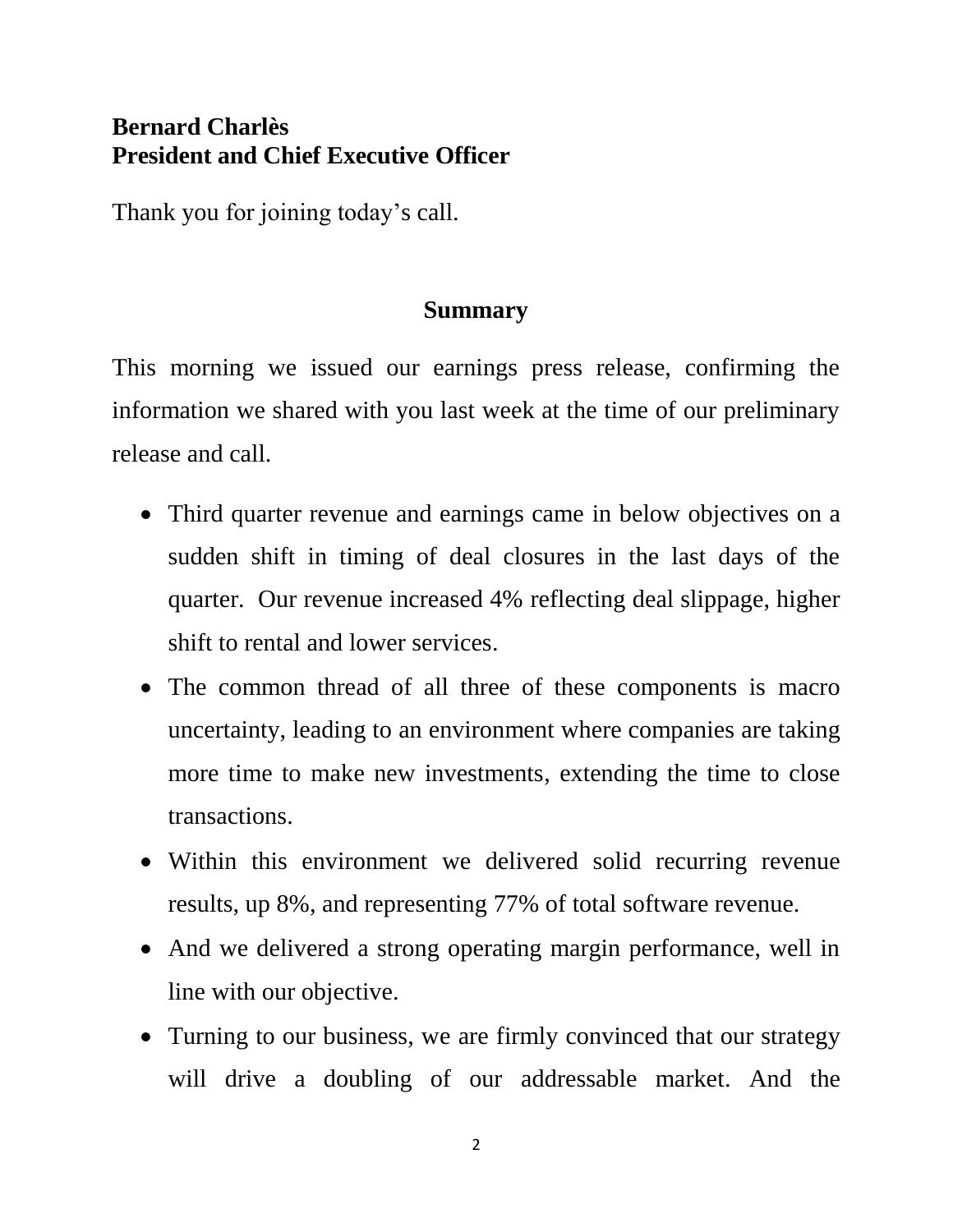introduction of our Cloud Industry Solution Experiences represents a very significant step-change forward in terms of user experience, and speed and ease to get started. I am quite pleased by the excellent feedbacks we are receiving from our clients.

#### **Regional Review**

Turning to a regional review, the first observation I would share is that Asia had a surprising reversal in the third quarter, with revenue up only 2% compared to the growth in the first half of 11%. We saw negative new licenses revenue growth and were also impacted by weakness in emerging market currencies. Within Asia, South Korea delivered the strongest performance and Japan was stable.

Looking beyond the current scenario, Asia represents a large opportunity for us and we have made significant progress growing our presence. For instance, in China we are expanding our sales capacity there, both on a direct basis and indirect through partners. Year-to-date revenues in Asia are higher by 8% in constant currencies.

High-growth countries, which are an important part of the story for Asia, in particular, experienced a sharp quarter to quarter slowdown, with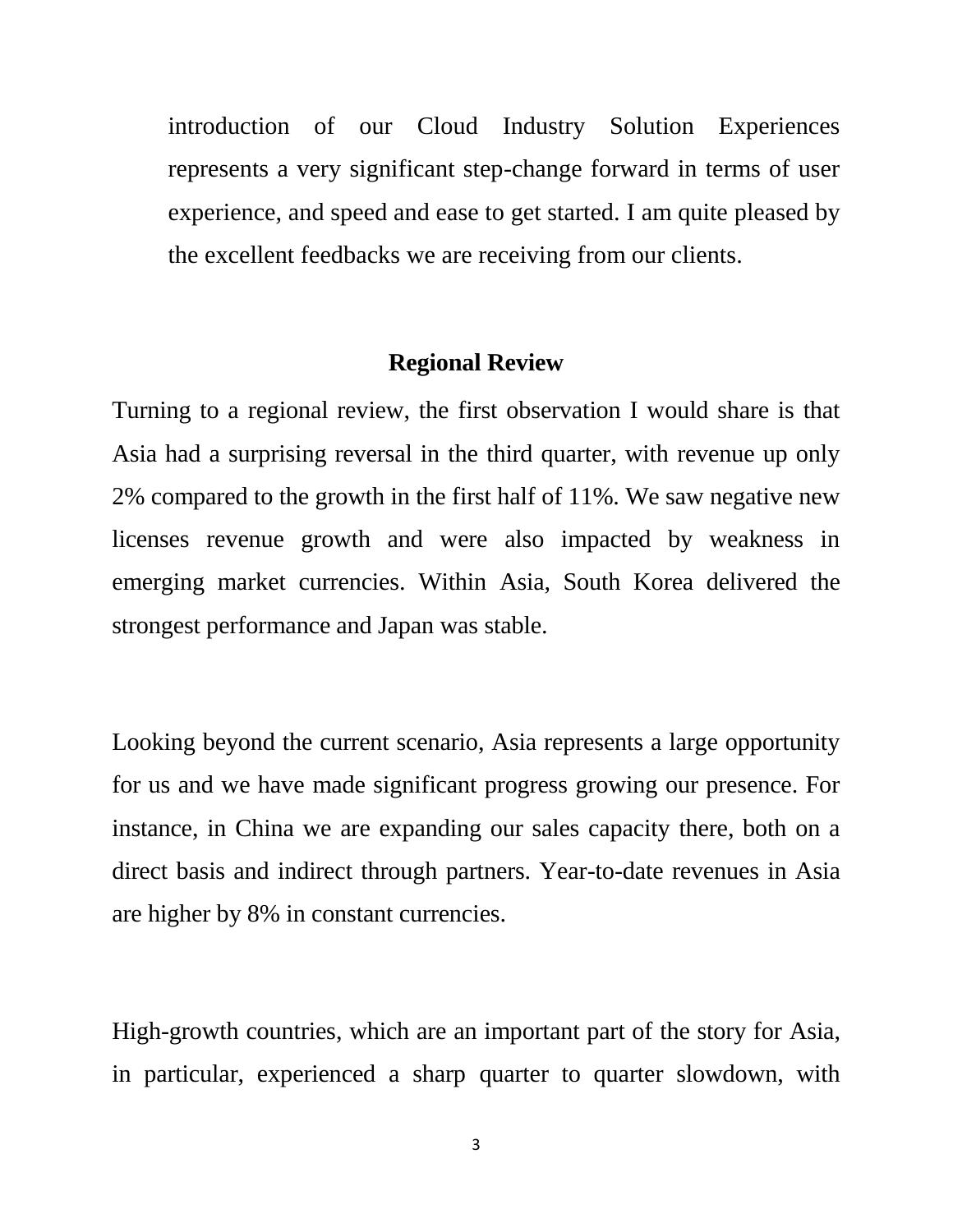revenue increasing 1% in the third quarter while year-to-date the growth is about 13%.

In the Americas, total revenue increased 1% in constant currencies on lower new licenses and services. Latin Americas has shown a strong performance both in the third quarter and year to date. Through the nine months, Americas' revenue is higher by 5%.

In Europe, revenue increased 7%. Results were largely as expected reflecting both the macro environment and seasonality. Germany and the UK delivered a solid performance on a comparative basis. We also saw improvement in Southern Europe. Revenue results were driven by strong year over year growth in recurring software revenue. Of the three regions, Europe has demonstrated the strongest evolution of recurring software revenue. Year-to-date, revenue in Europe grew 5%.

#### **Software Results by Product Line**

Our software revenue in the third quarter increased 4% with transaction slippage at the end of the quarter affecting most brands.

Our PLM brands grew 3%. CATIA and ENOVIA results were more affected with some purchases moving forward but in the form of rental revenue. SIMULIA has continued to deliver good growth with the large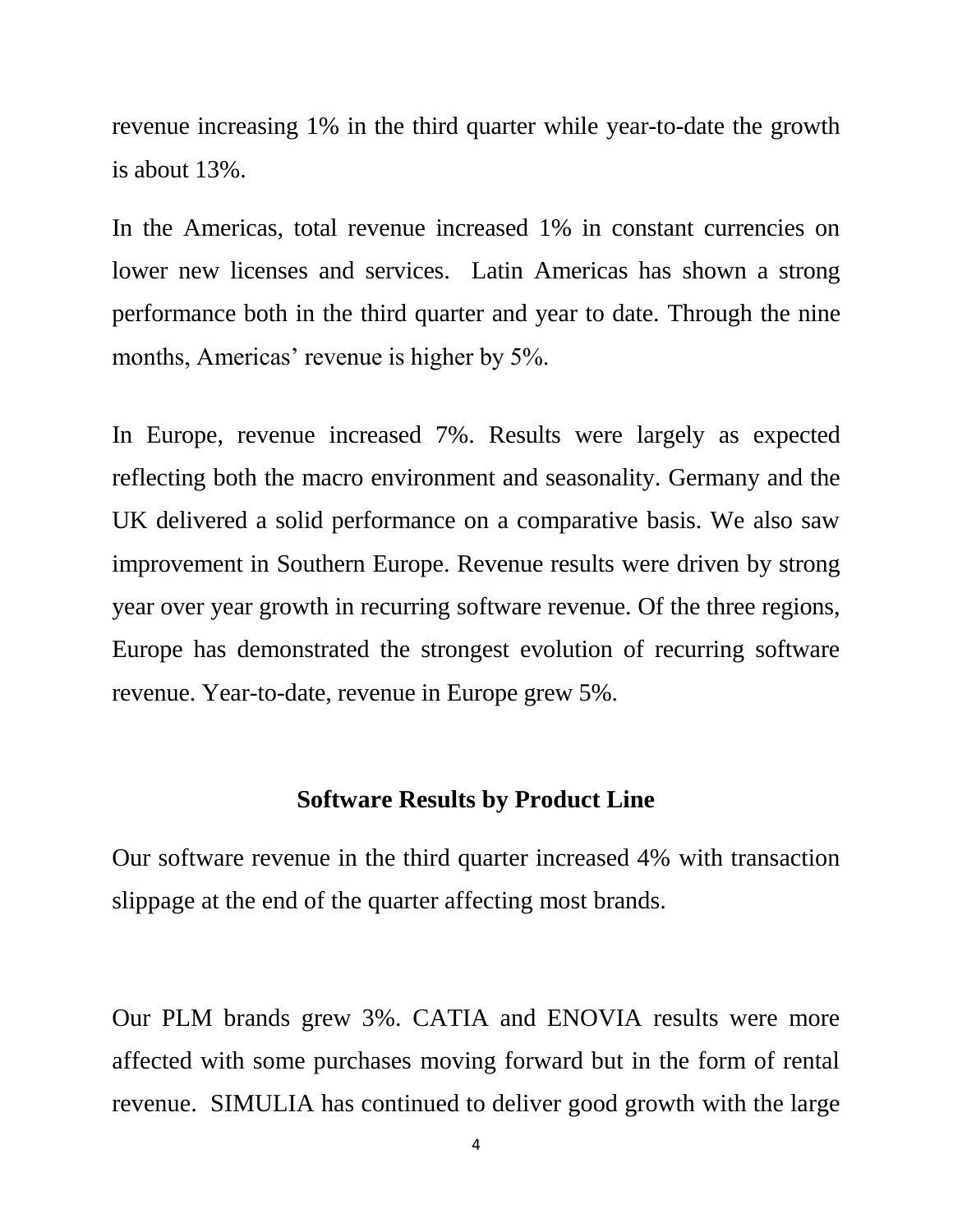majority of its software revenue coming in through a usage model. DELMIA benefited from the addition of Apriso where the first quarter of integration went largely as anticipated. The mining sector is under significant pressure and so GEOVIA's results reflect this as we discussed last quarter. While new solutions are in process, they will benefit the future.

SOLIDWORKS software revenue grew 6%, led by recurring software and a slight increase in new licenses revenue. Unit volume was lower by 6%. It is a clear indicator of the macro environment, with the shortest sales cycle of the Group.

#### **Delivering Significant Business Value to Customers**

Our work with clients clearly illustrates the significant business value being delivered with the use of our software applications, business platform and industry solution experiences.

• For example, to be able to deliver their A350 program on target and on time, Airbus is using our design, simulation and manufacturing software on a single platform so that employees and partners can collaborate in real-time altogether.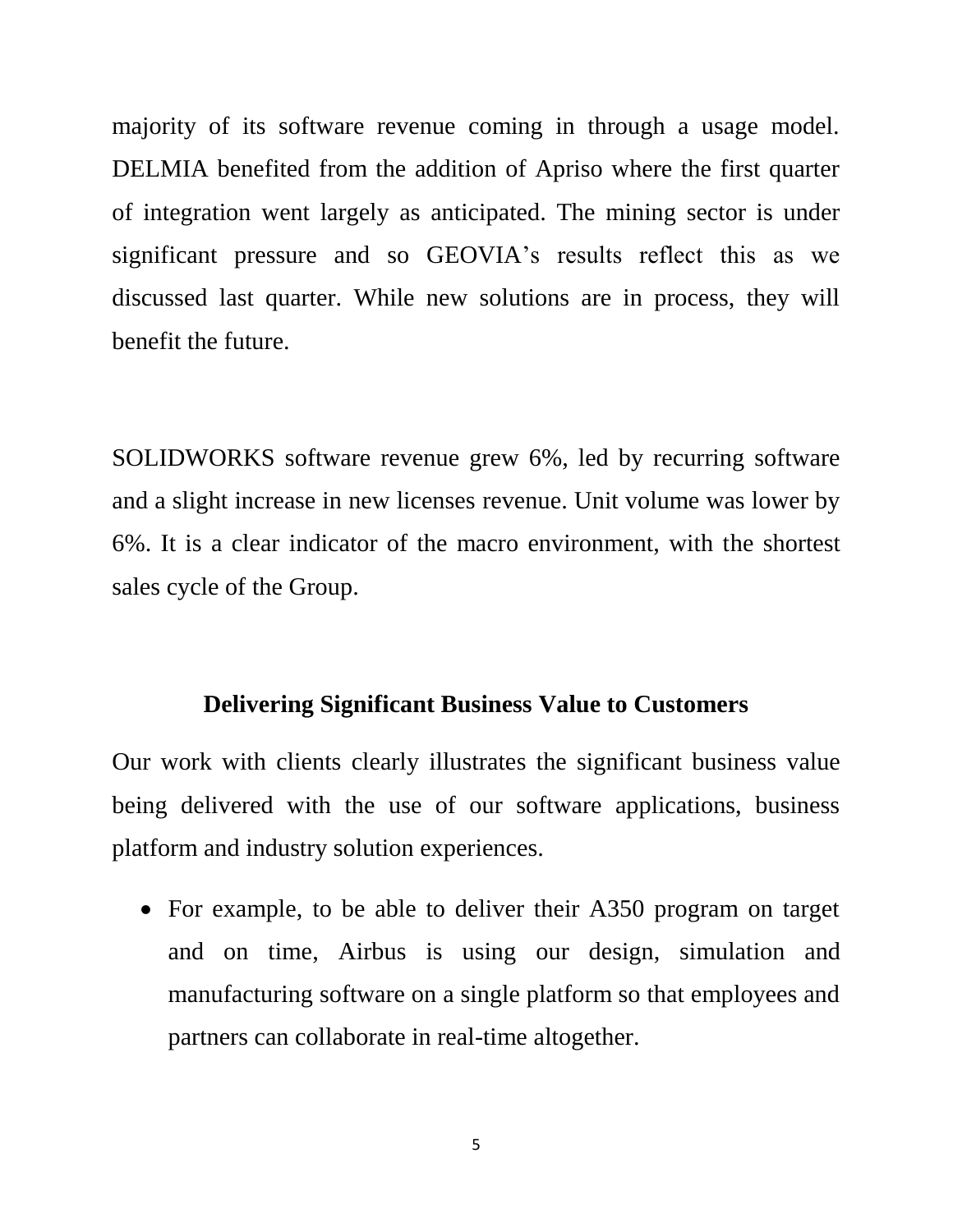- IBA's medical devices are helping doctors treat cancer. Our industry solution experience, called 'Licensed to Cure', addresses several key business issues for IBA, beginning first with cycle time reduction, regulatory compliancy and accelerating innovation by having all parties collaborating together.
- For the industrial equipment manufacturer, MeadWestvaco, they are using our 'Single Source for Speed' and 'Perfect Packaging' industry solution experiences to help them create superior packaging and differentiate their products from competitors.
- Celio, a leading men's manufacturer headquartered in France with stores around the globe, is using our 'My Store' industry solution experience, enabling them to ensure a consistent brand experience, improve merchandising and realize an improved return from their merchandising efforts in terms of sales.
- And finally, Lotus Formula 1 is able to improve operational efficiency and drive performance enhancements in a shorter period of time.

These examples demonstrate how our software is integral to help companies well address their key business requirements –

- Operating and innovating globally while protecting one's intellectual property;
- $\triangleright$  Ensuring and documenting regulatory compliance;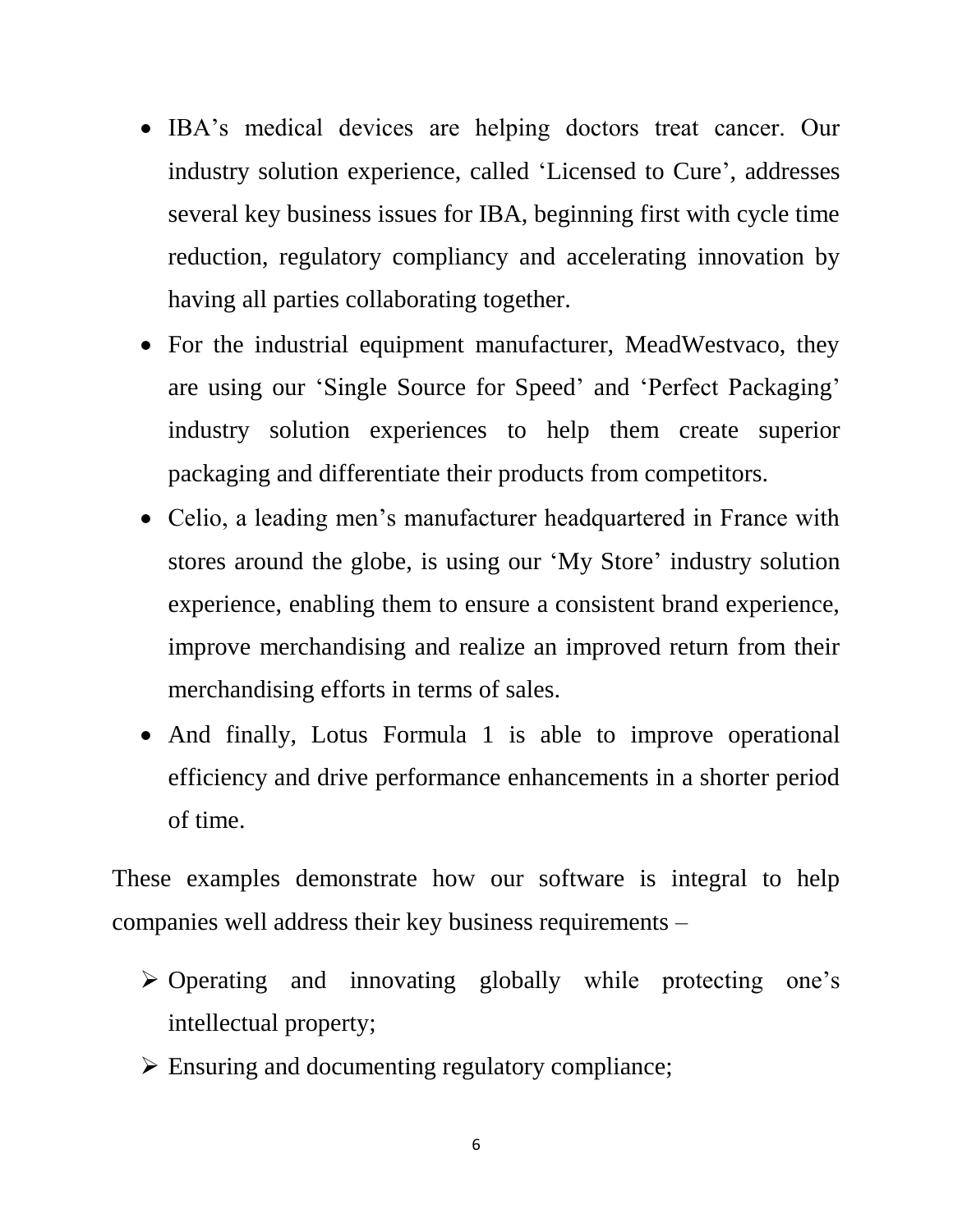- $\triangleright$  Driving cost effectiveness while also delivering excellent quality;
- $\triangleright$  Propagating best practices across their global manufacturing, while retaining local flexibility;
- $\triangleright$  And most importantly creating unique experiences for their endcustomers with their products.

#### **Cloud Industry Solutions Experiences**

In July we introduced a ground-breaking new user experience and our first Cloud portfolio offerings to select customers with our **3D**EXPERIENCE Release 2014.

Our key objectives are to provide to the market a unique new user experience with a single access point to all Dassault Systèmes' applications, a unique visual experience, and a streamlined user interface. We also want to offer this new platform on the cloud, in addition to, of course, on premise, to simplify administration and users' access.

Our IFWE compass is much more than simply a software navigational interface. It gives our customers a holistic, inclusive and unified view of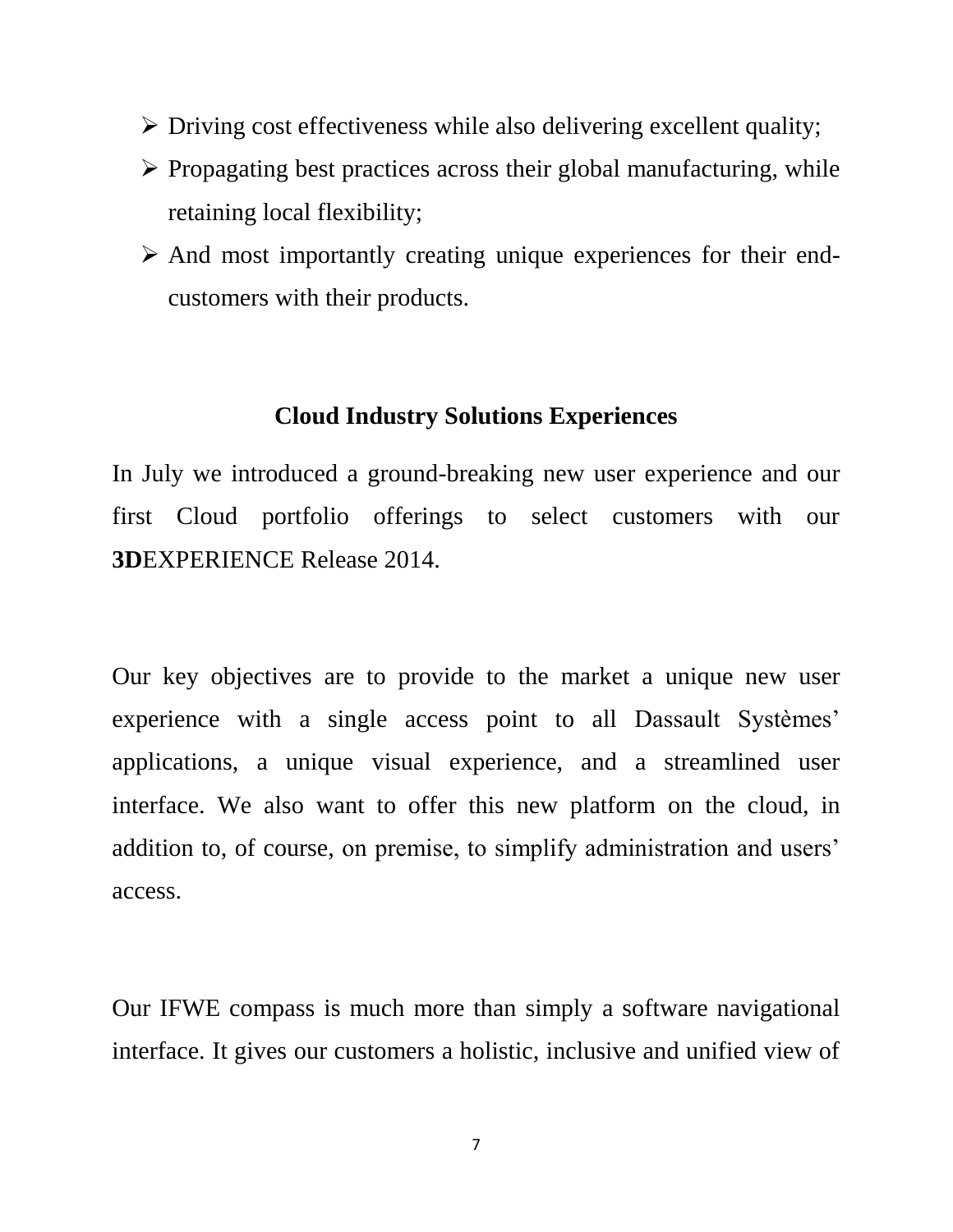their business and ecosystem to create better experiences for their endconsumers.

The feedback from customers and resellers has been excellent, so let me share several of their comments.

- SHOP, in the AEC space, was amazed by how intuitive and easy it was for users to set up their personal dashboards in seconds. Importantly, thanks to our compass, users have a single access to both the management of the projects and the authorship – truly unique and unprecedented in the Architecture, Engineering and Construction sector.
- Tesla Motors is clearly seeing the value of **3D**EXPERIENCE on the Cloud to work closely with key suppliers in design collaboration – sharing together while also protecting the security of data.
- DESYS, a reseller in Germany, is seeing the ease coming from simplified administration and user access.

So we are very pleased with the progress and look forward to sharing more with you when we release fourth quarter earnings in February.

Let me now turn the call over to Thibault.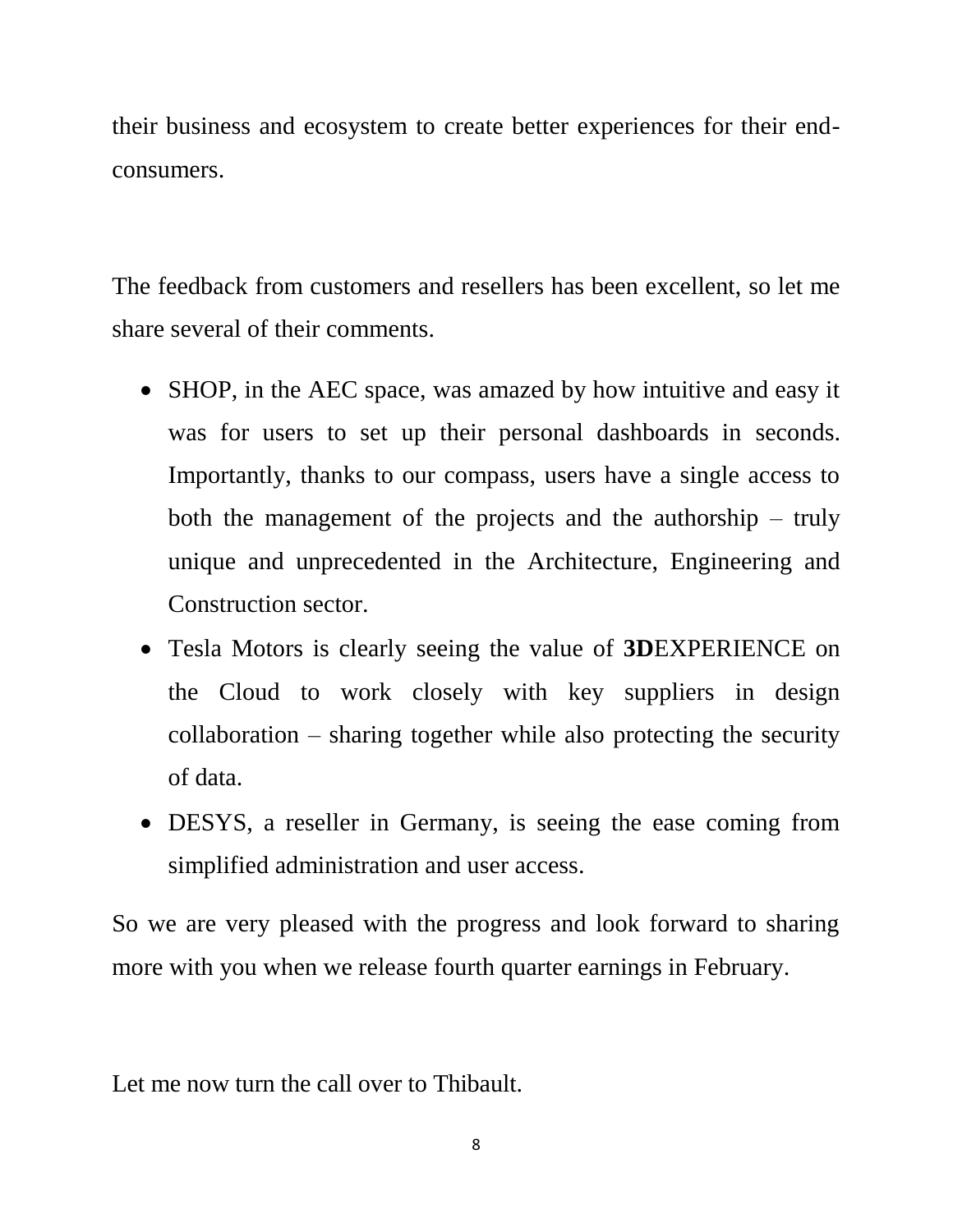# **Thibault de Tersant Senior EVP and CFO**

Good afternoon and good morning to all of you.

#### **Summary**

- As we discussed during our preliminary release conference call last week, our third quarter financial results came in below our objectives, largely reflecting the macro uncertainty, leading customers to extend the time-frame for new investment decisions.
- Revenue increased 4% in constant currencies, compared to our objective of 8 to 9%. Deal slippage accounted for about 2.5 points of the revenue gap and a higher than expected shift to rental accounted for about 1.5 points of the difference.
- At the same time, we saw good growth in recurring software, which represents the largest portion of our revenue. Specifically, recurring software revenue increased 8% on strong growth in both maintenance and rental licensing. Renewal rates on maintenance are very high with continued low attrition.
- The non-IFRS operating margin was 31.6%, comparing favorably with our objective of about 31%.
- Our cash flow and balance sheet continued to show strength. Net operating cash flow this quarter does require a short explanation

9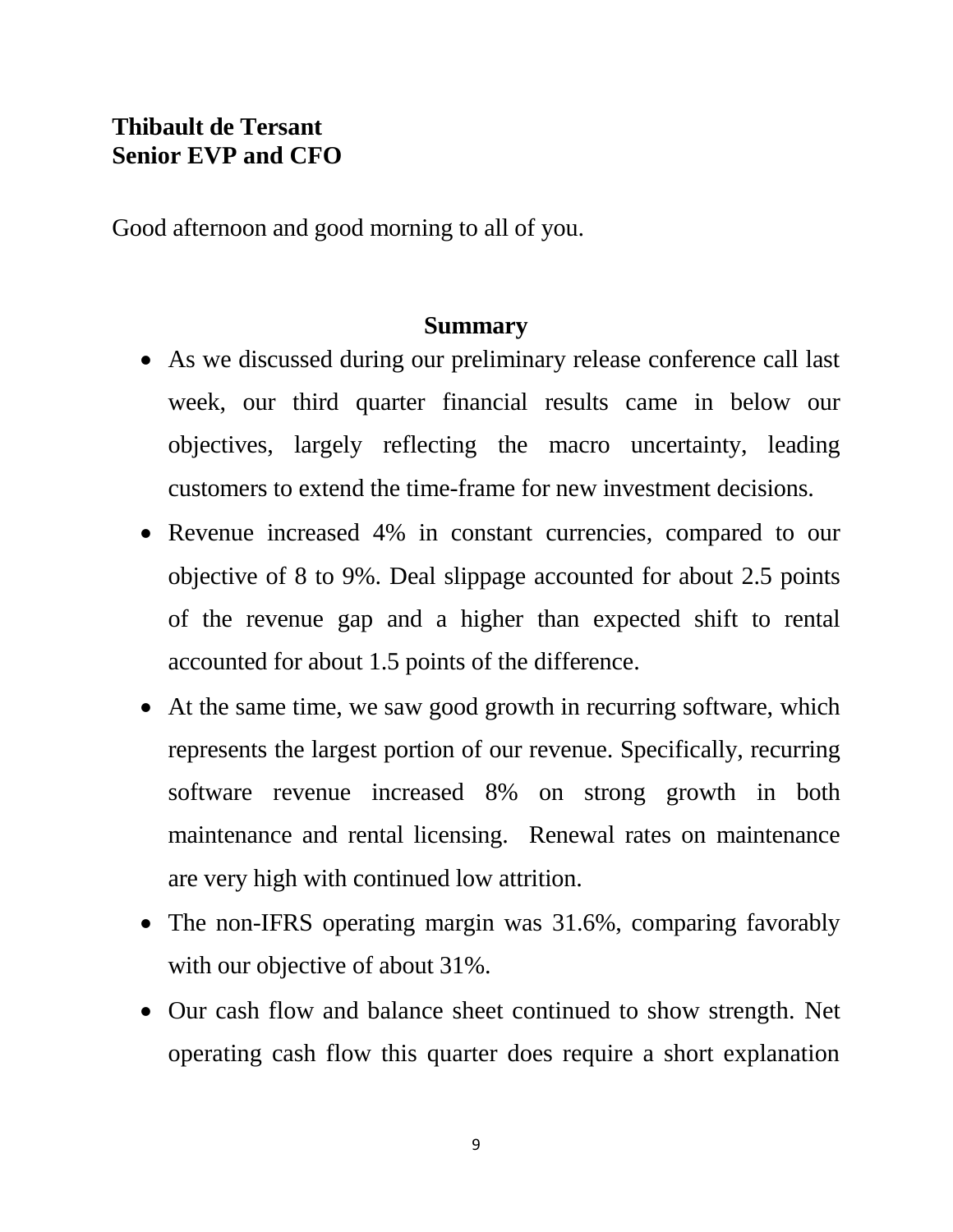but to be clear it continues to reflect our strong operating profitability.

• Finally, as we announced this morning, we have completed the spin-off of Inceptra, our last business partner activity conducted within Dassault Systèmes, enabling us to focus 100% of our attention on our Value Solutions channel partners.

Now let's move to some further details of the quarter.

#### **New Licenses Revenue Review**

- New licenses revenue decreased 10%. The deal slippage of  $\epsilon$ 12 million was comprised of about 50 transactions across all brands. We expect the majority of the transactions to close in the fourth quarter.
- The second component of the new licenses shortfall is actually good news in that we had a number of deals that closed. However, they were completed under our rental model rather than upfront, purchase model. The net reduction to new licenses revenue from this higher mix of rental was  $\epsilon$ 8 million.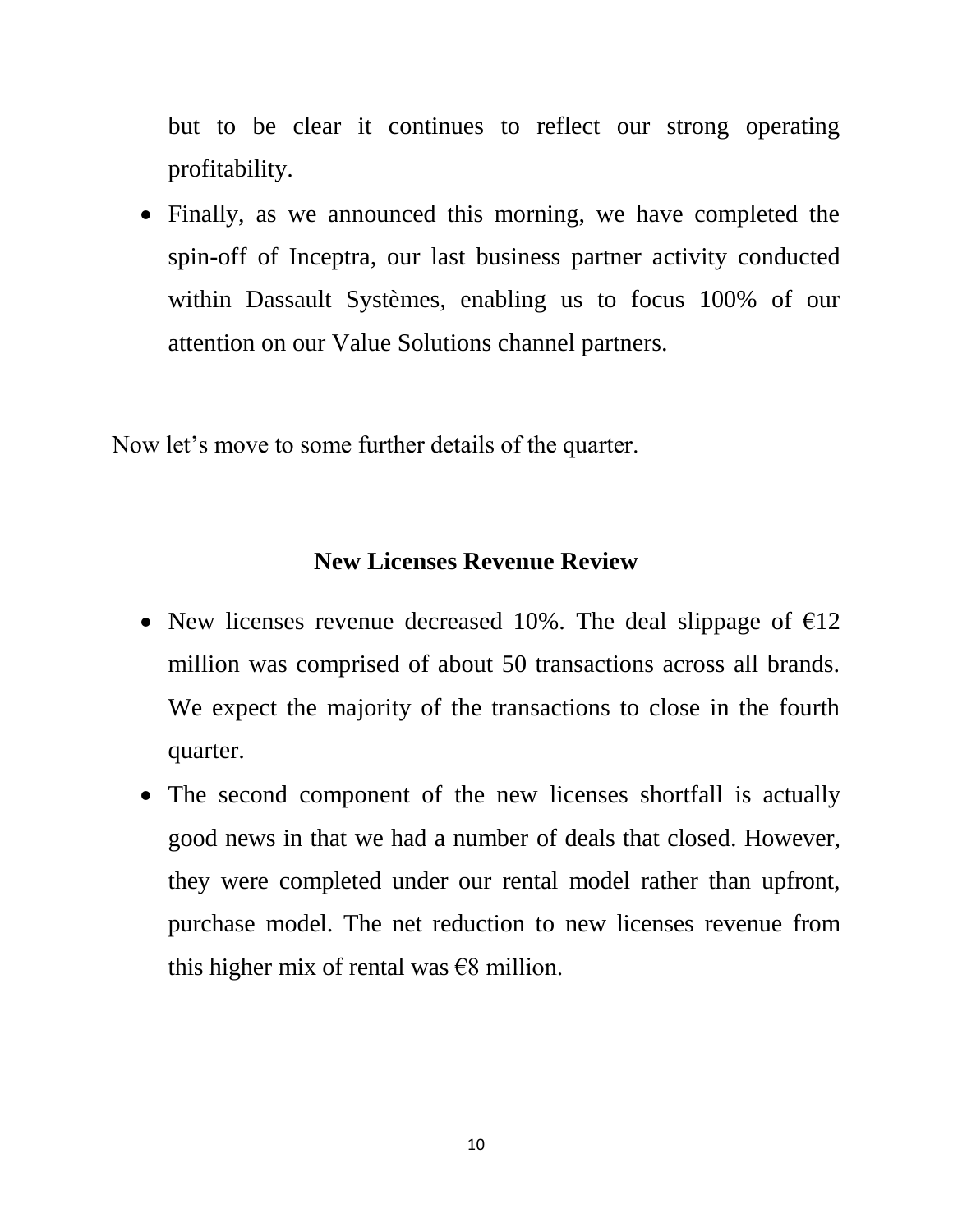## **Services Revenue and Gross Margin**

- Moving to services, revenue totaled  $644$  million and increased 5%. Revenue was about  $\epsilon$ 4 million lower than we had anticipated and was a part of the revenue shortfall.
- At the same time, the gross margin for services improved to 14.3% compared to 8.3% in the year-ago quarter with the improvement linked to two factors, a right-sizing of our services teams and a favorable mix of projects in terms of improved profitability management.

# **Operating Income, Operating Margin and Earnings**

- Staying on the topic of profitability let me review our overall operating performance in the third quarter. While non-IFRS operating income decreased slightly, our operating profitability was on target with a non-IFRS operating margin of 31.6% as we were focused on closely managing expense growth to offset dilution from acquisitions.
- Reflecting our revenue results and strong currency headwinds, non-IFRS EPS was 88 cents, compared to our objective of 92 cents. There is a negative impact from currency of about eight points, with non-IFRS EPS decreasing 1% as reported.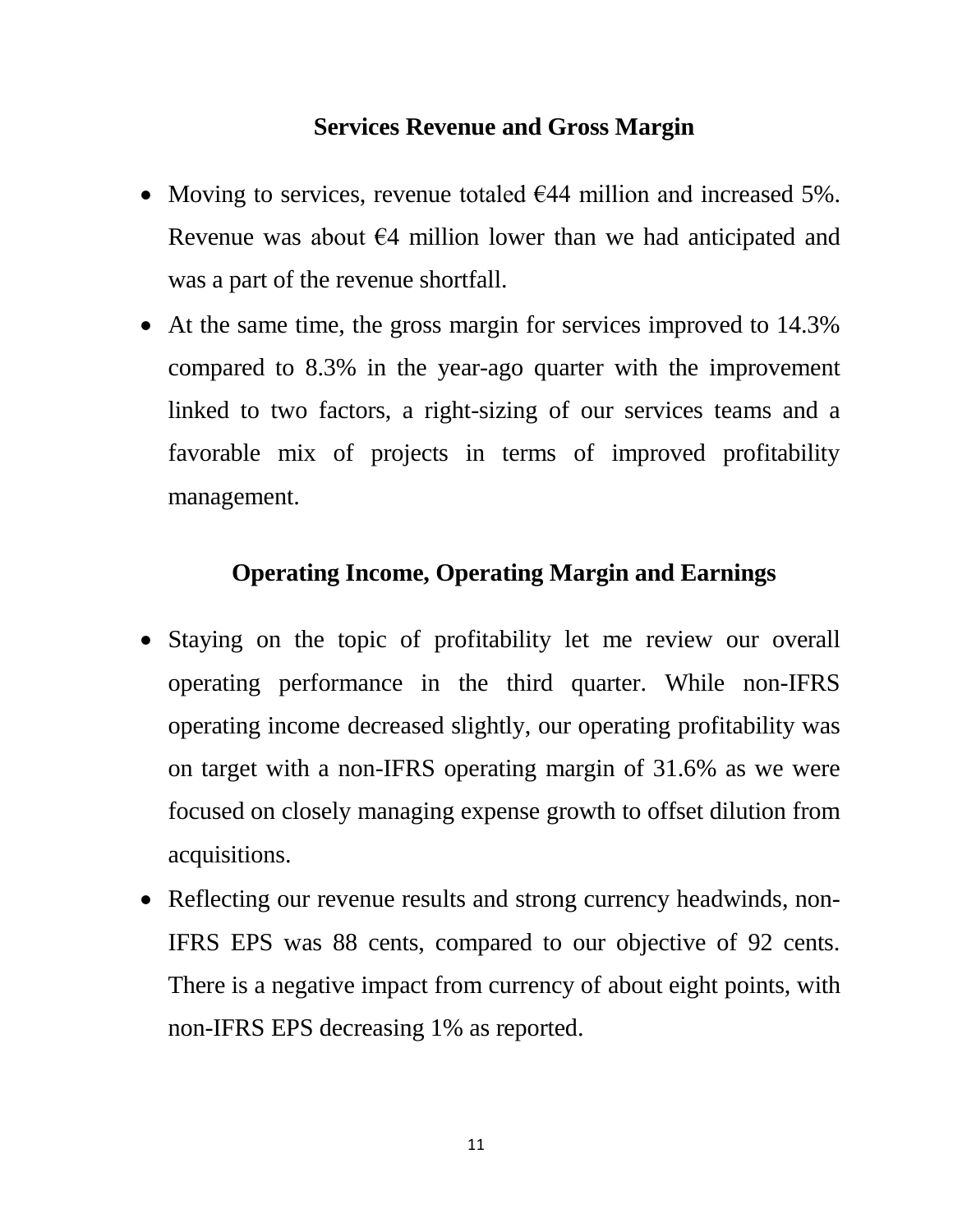On a year-to-date basis, non-IFRS operating income increased 2% to €455 million and non-IFRS EPS increased 5% as reported to  $E$ 2.48, absorbing 5 points of currency headwinds.

#### **Cash Flow and Balance Sheet Highlights**

Now, let's move to a discussion of our cash flow. As I mentioned at the outset of my remarks, net operating cash flow continues to be strong. The comparison this quarter simply reflects timing differences and they relate mainly to taxes.

- Net income adjusted for non-cash items was  $\epsilon$ 136 million, representing an increase of 13% compared to  $E$ 120 million in the 2012 third quarter.
- Net operating cash flow was  $\epsilon$ 75 million. Compared to the yearago period, it was lower by about  $\epsilon$ 40 million and  $\epsilon$ 39 of this  $\epsilon$ 40 million is explained by the variation in income taxes payable within working capital. The components include utilization of tax credits in 2012 and higher tax payment installments in 2013 based upon the higher taxable income in 2012 compared to 2011.
- In the presentation we have provided the details to the working capital variation of our cash flow statements.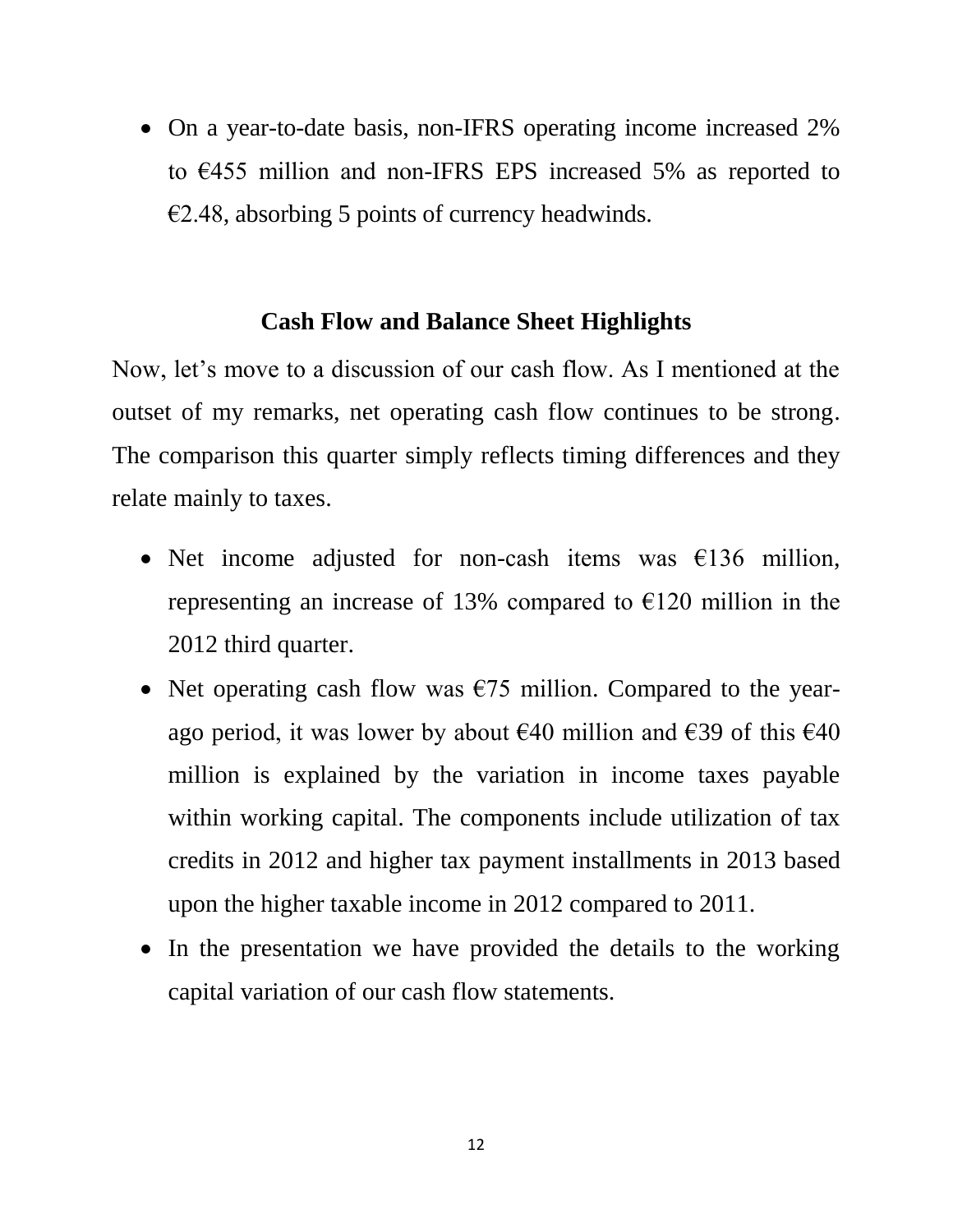Turning to the balance sheet, unearned revenue at September  $30<sup>th</sup>$  totaled €478 million, growing 5% year over year excluding currency effects.

### **Fourth Quarter and Full Year Financial Objectives**

Now, let me spend a few minutes on our fourth quarter and full year financial objectives.

- Last week with our preliminary earnings release we set the low end of our fourth quarter revenue at €565 million. It was developed incorporating transactions where we see a high likelihood of closure and reflects the assumptions of a higher proportion of new business in the form of rental and transaction delays pushing a portion of the pipe to 2014 just as we experienced in the third quarter.
- So we keep our growth assumptions at the low end and we adjust it to reflect the Inceptra spin-off which we are announcing today and a change in our US dollar exchange rate to \$1.40 from \$1.35 formerly to reflect weakening in the last several days which happened, and this with Inceptra has a  $\epsilon$ 10 million impact.
- The revenue range in total for the fourth quarter is  $\epsilon$ 555 to  $\epsilon$ 575 million, representing growth of 4 to 7% in constant currencies. Compared to our outlook for the fourth quarter we gave in July we are essentially taking away about €30 million of revenue.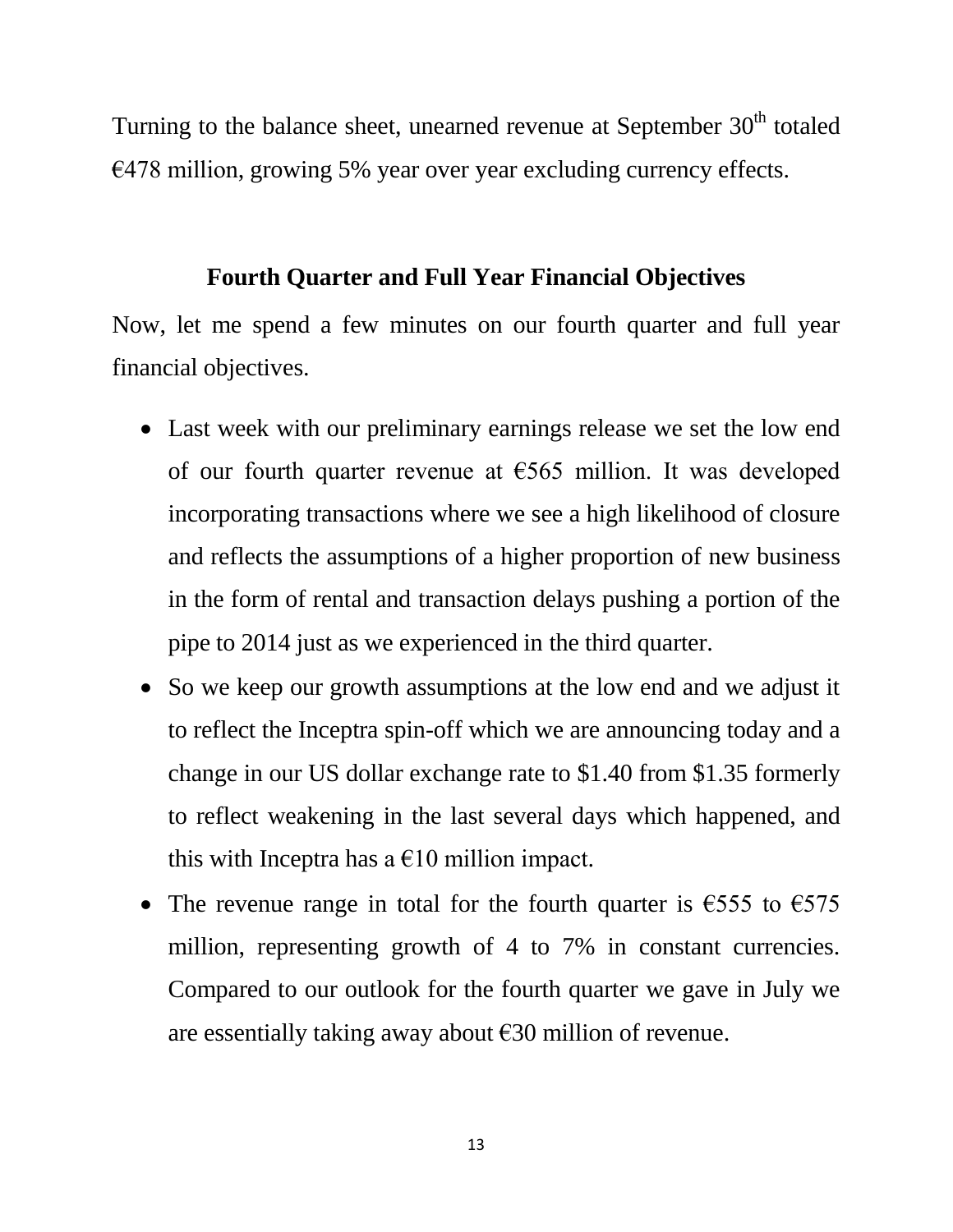- We are anticipating new licenses revenue growth in this revenue range. As a reminder, recurring revenue is expected to grow about 5% or so in the fourth quarter, reflecting  $\epsilon$ 6 million of exceptional items in the 2012 fourth quarter coming from prior quarters and also one-time compliance transactions as I mentioned last week.
- Looking at profitability, there is no change to the low end non-IFRS EPS figure we gave of 97 cents and the full range is 97 cents to  $E1.02$  in the fourth quarter. We have included higher French corporate taxes in calculating our EPS estimate. And we retain the fourth quarter non-IFRS operating margin of about 34 to 35% based upon our investment plans.

Now with respect to the full year, let me summarize the evolution compared to our July update. We have also provided a bridge which you can view in our quarterly presentation.

• For 2013, our revenue growth objective in constant currencies is now 5 to 6% growth, with a reported revenue range of  $\epsilon$ 2.06 to  $\epsilon$ 2.08 billion, reflecting our currency exchange rate assumptions; a stable non-IFRS operating margin between 31 and 32%; and non-IFRS earnings per share of  $63.45$  to  $63.50$ . On a reported basis, this EPS range represents growth of 2 to 4%, with currency headwinds estimated at about 4 points or so.

Reconciling our revenue and EPS objectives to what we shared in July: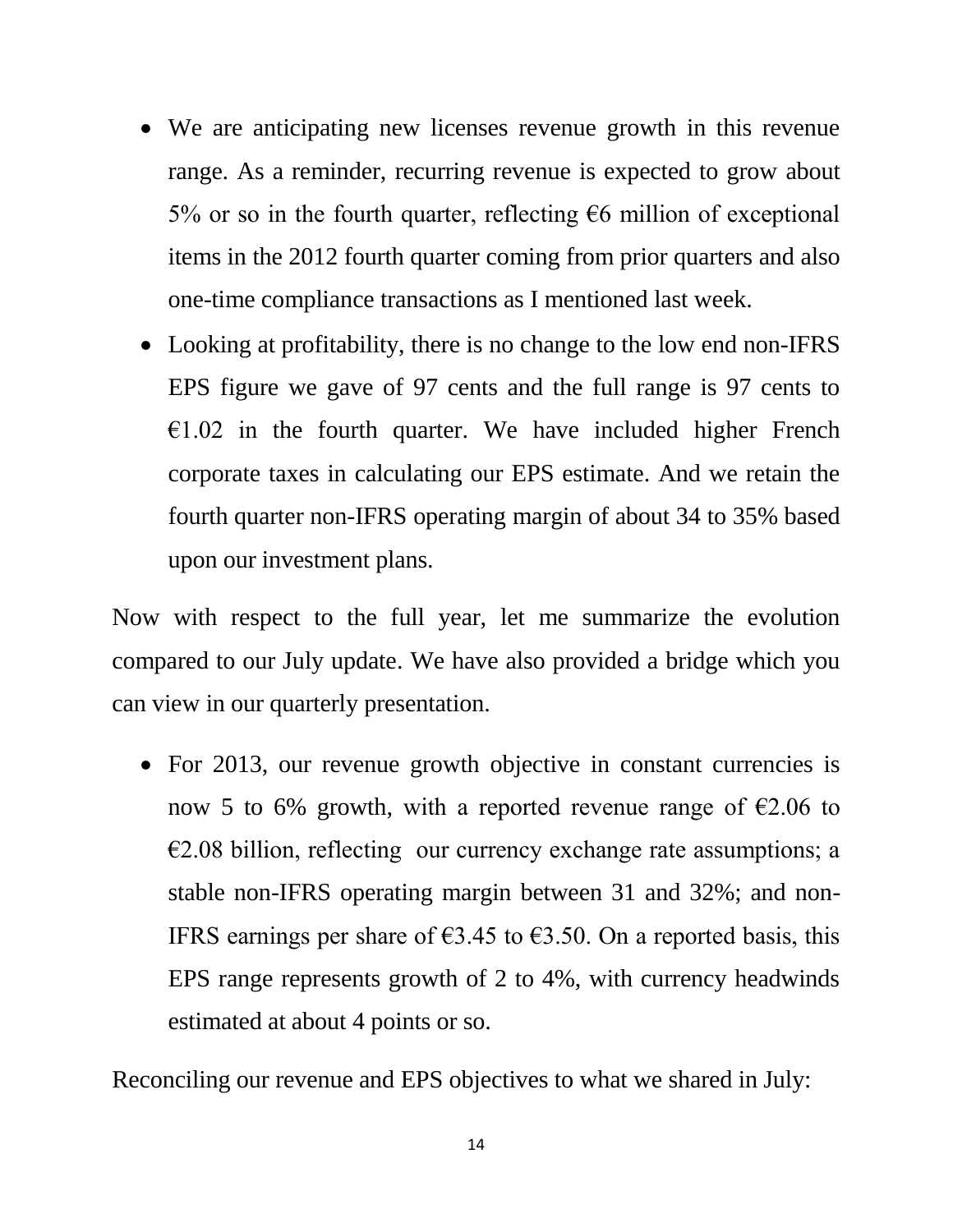- From a revenue perspective, the reduction comes from: a  $\epsilon$ 37 million impact from lengthening sales cycles and a higher shift to rentals; a  $E12$  million currency impact, explained by the weakening of emerging markets currencies and of the US dollar; and a perimeter impact of  $\epsilon$ 4 million related to the Inceptra spin-off;
- From an earnings perspective, the decrease comes from three principal items: a 9-cent impact from activity, a 3-cent impact from higher French taxes and a similar impact of 3 cents from currency. Share count and Inceptra offset each other.
- From a currency exchange rate perspective, our fourth quarter assumes a US dollar exchange rate of \$1.40 per euro and 130.0 yen per euro. For the full year, these figures are \$1.34 per euro and 128 yen per euro.

Let me turn the call back to Bernard now.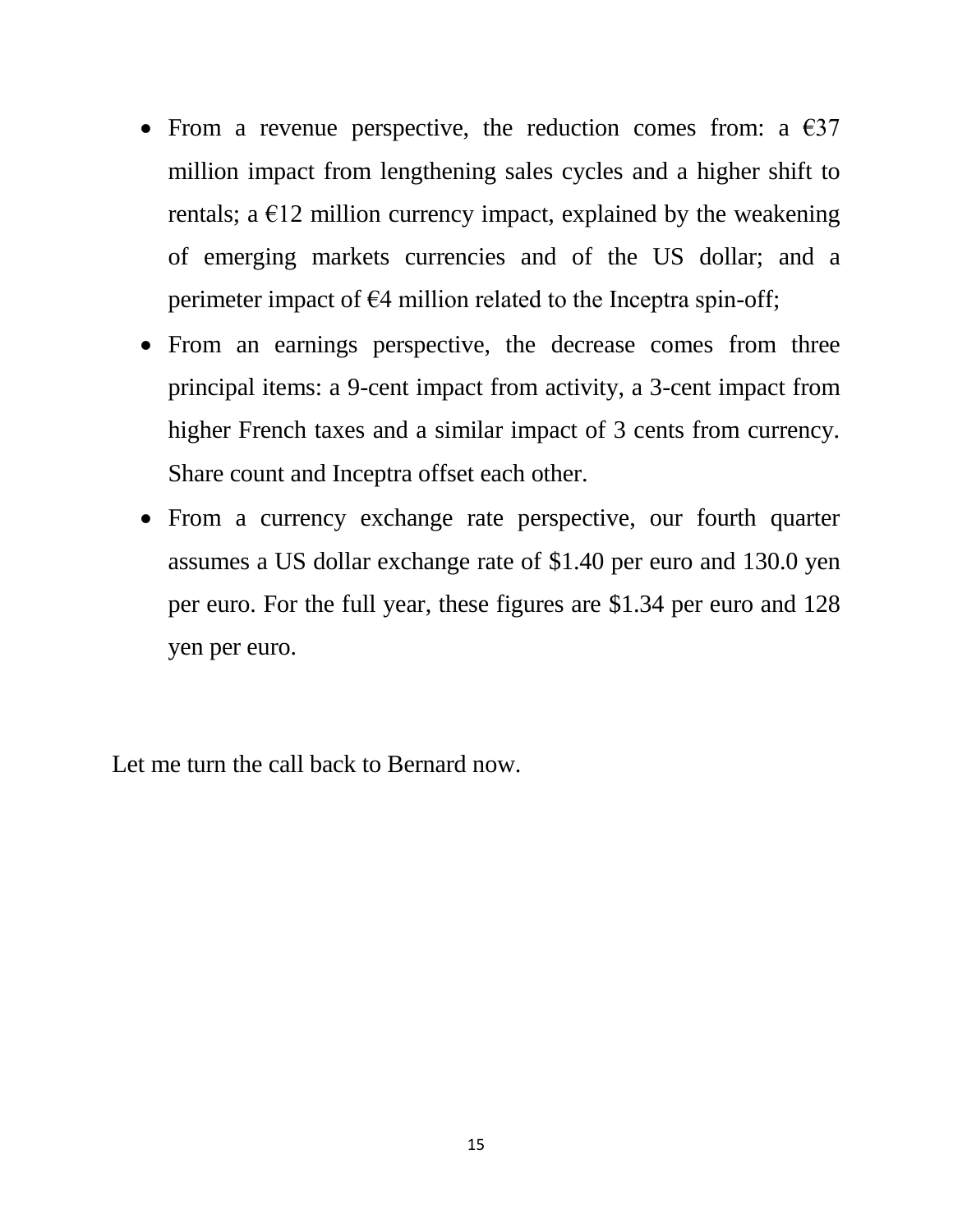# **Bernard Charlès President and Chief Executive Officer**

Thank you, Thibault.

While still showing growth overall, the results of the quarter as I indicated last week were not the results we had expected to show and had anticipated up to the very last days of the third quarter. Certainly, the environment is complex and despite our caution, in place for many years now, these sudden shifts were not possible to anticipate.

But on balance I think we are continuing to progress. And what is clear is that we are:

- One, building our presence and market leadership across a wider geographic field;
- Two, continuing to penetrate further the industries we serve including extending the users we touch within companies;
- Three, preparing our future in Research and Development and in sales and marketing;
- And, four, we see a significant market opportunity in front of us with our **3D**EXPERIENCE strategy and our business platform, an EXPERIENCE platform and our Industry Solutions Experiences.